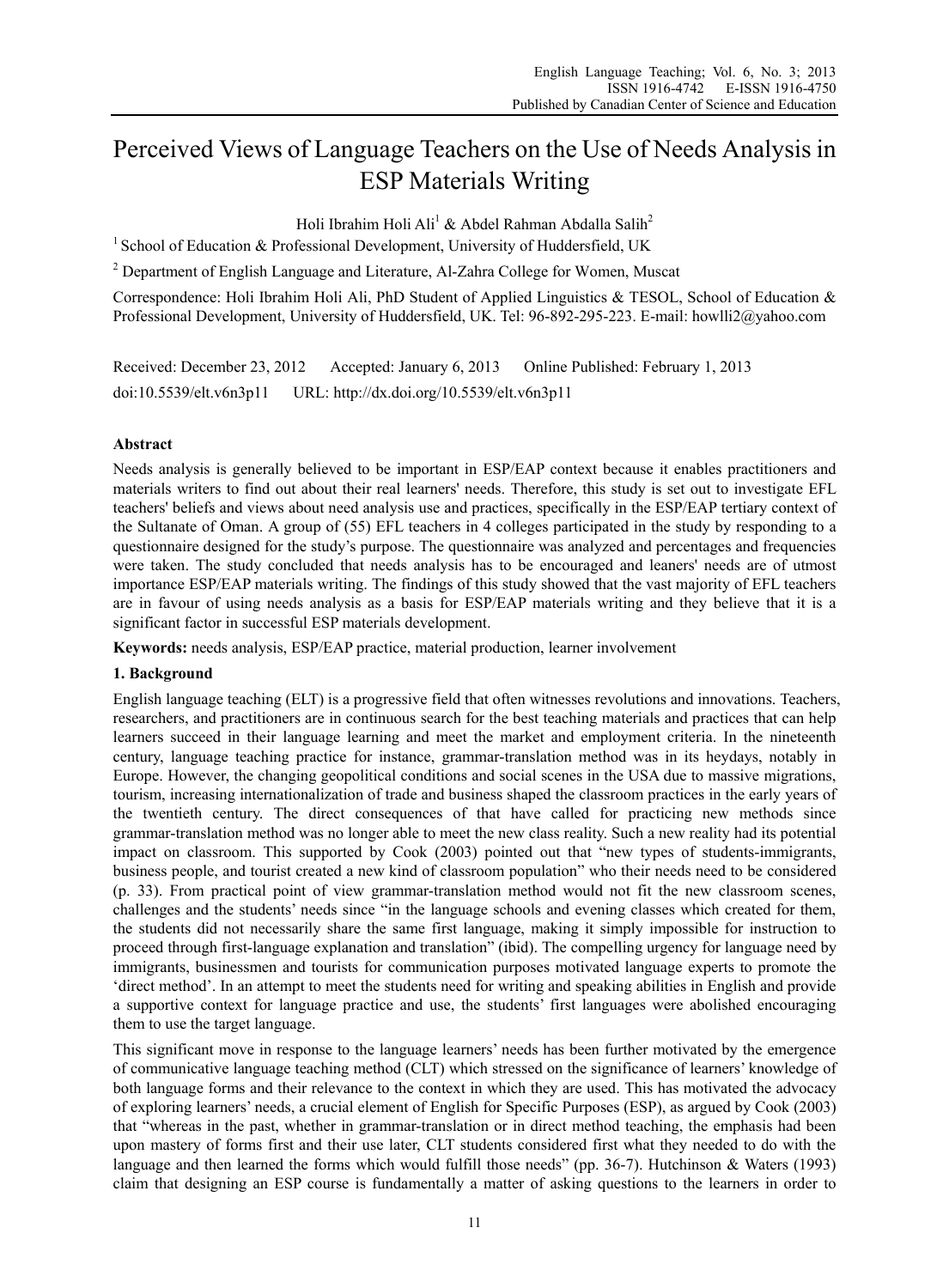provide areas and basis for subsequent process of syllabus design, material production, classroom teaching and evaluation (1993, p. 107). However, according to Kandil (2009) "needs analysis has not received sufficient attention from researchers in the Arab world. As a result, Arab learners rarely have input in their language teaching context'' (p. 1) this fact is realized in the ESP practices in the Omani context.

#### **2. Review of Related Studies**

#### *2.1 Defining Needs Analysis*

Defining needs analysis is something that has generated controversy because linguists in the ESP field have not agreed yet on the definition of the term 'need' itself. Richard as cited in Al-Harby, (2005, pp. 15-16) argued that the definition of 'needs' depends on the perception of those making the judgment. Teachers, learners, administrators, employees, parents and stakeholders may have different views as to what 'needs' are. Needs analysis is defined by Nunan (1988) as an information gathering process when he referred to needs analysis as "techniques and procedures for collecting information to be used in syllabus design''(p. 13) Thus, needs analysis is a prerequisite for any ESP/ EAP course design to achieve effective and instructional outcomes and to deliver appropriate input. Further in Richards & Platt, (1992, p. 242, cited in Al-Tamimi & Shuib, 2007) needs analysis is defined as "the process of determining the needs for which a learner or group of learners require a language and arranging the needs according to priorities" (p. 1). Hutchinson & Waters (1987) defined needs analysis by distinguishing between target needs, i.e. what the learner needs to do in order to learn, and 'wants' which represent the learners' views regarding what their needs are. Target needs; according to the authors include 'necessities' which refer to what the learner has to know in order to function effectively in the target situation. While, 'lacks' which refer to need to know what the learner knows already in order to decide which of the necessities the learner actually 'lacks' (pp. 54-56). It is observed that all the definitions have many things in common in a sense that they focused on the learners' needs as a source of information for designing syllabus or developing materials that fit the learners' actual needs.

#### *2.2 Why Needs Analysis?*

Needs analysis is recommended in English language teaching, in general, and in teaching ESP and EAP in particular. Richards and Nunan (1994) claimed that needs analysis serves many purposes in English language teaching as:

- It provides a means of obtaining a wider input into the content, design, and implementation of language programme.

- It can be used in developing and setting up goals, objectives and contents for programmes.
- It can provide data for reviewing and evaluation of existing programmes.

#### *2.3 Who Carries out the Needs Analysis?*

Mountford (1981) as cited in Al-Amin, (1999, p. 16) claimed that the question 'who carries out the needs analysis?' is one of three questions that represent methodological problems related to needs analysis. The other two issues are: the problem of principles (what should the analysis include and exclude as relevant content?), and the problem of practice (how should the analysis be undertaken and applied) (Robinson 1991: 10 in ibid, 16). For answering the question of who carries out needs analysis, Robinson, (1991) thought that for large institutions or companies an outside expert may be called and given a special status and thus gain access to sources of information closed to the insider. In contrast, the rationale of an outsider is to bring a fresh air of eyes to the situation and may be able to make impartial assessment of what is needed but it is argued that the insider analysts such as (teachers, administrators, etc.) are familiar with the target situation and the students' and employees' immediate needs and they can carry out the analysis effectively.

# *2.4 Studies on Needs Analysis in the Arab World*

There is a plethora of research in needs analysis that has been undertaken locally, regionally and internationally in different disciplines with different frameworks. However, some key studies in the Arab world context have been reviewed and discussed in order to contextualize the present study.

Zoghoul & Hussein (1985) carried out a study in Jordan on the language needs of undergraduate students from different disciplines such as natural sciences, engineering, medical sciences, economics, administrative sciences, and arts and humanities. The study examined the perceptions of both students and staff members. The findings indicated that the students overestimated their language abilities, whereas faculty members gave a more realistic assessment of students' capabilities. This study was also focused on language needs rather than other needs which are highly encouraged and considered by ESP models. The study was also confined to students' and staff's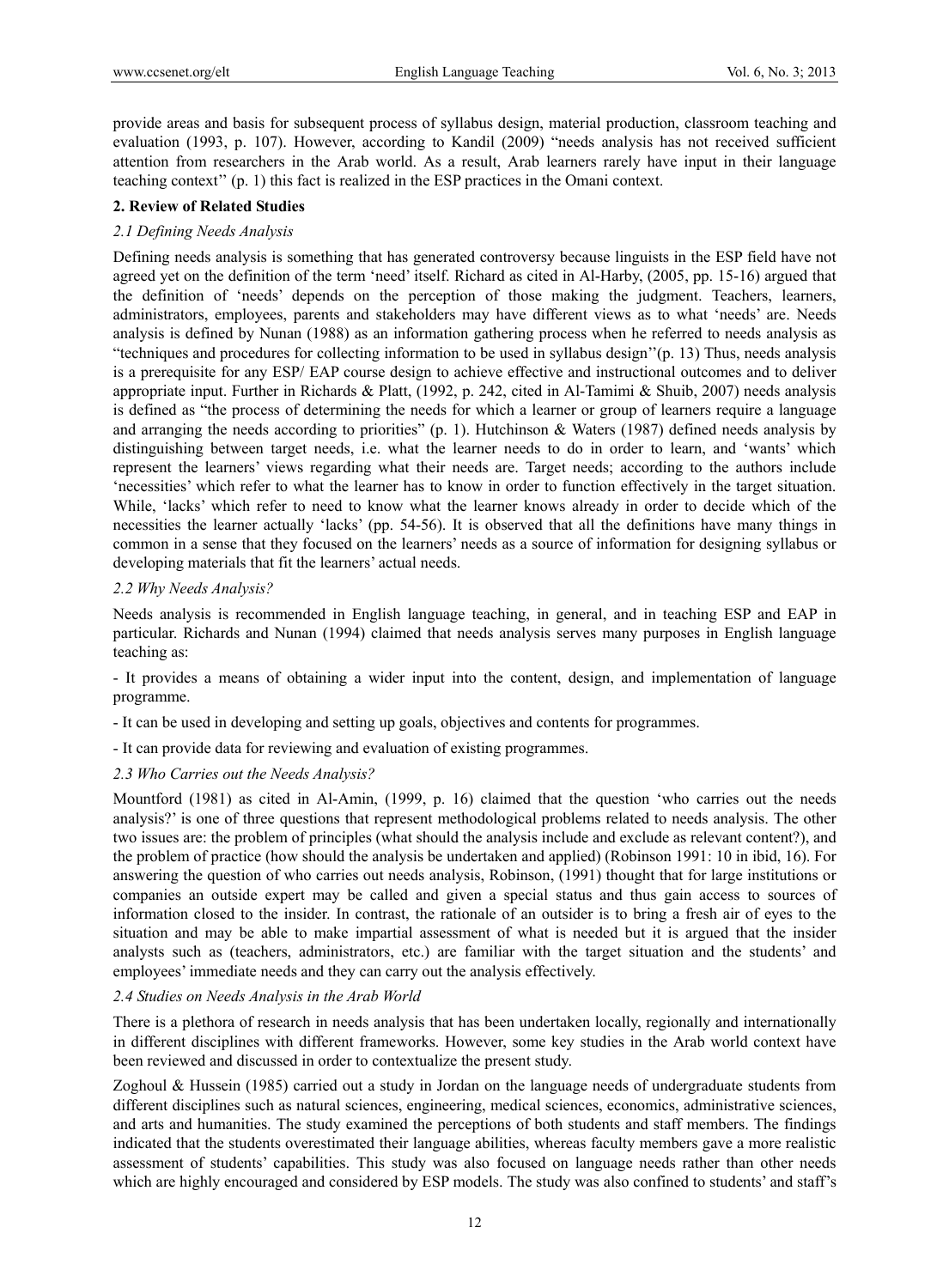perceptions only rather than investigating their actual needs.

Remache (1992) conducted a study which aimed at diagnosing the English language competency and the communicative needs of postgraduate students studying in ESP centers in Algeria. It also attempted to identify the teaching and learning problems that the teachers and students encountered. Finally a proposal was developed for English for Specific purposes (ESP) course based on the findings of the study. A questionnaire was used to analyze language students' and language teachers' needs. The results were used to design an effective syllabus to be used in the all ESP centres. However, the study was limitedonly to communicative needs.As'Seyabi (1995) conducted a needs analysis study which aimed at identifying the students' perceptions regarding their English language- related needs and problems of science and science-education at Sultan Qaboos University (SQU). The participants' were 164 students, and 54 faculty members from Faculty of Science. The instruments used were observations, interviews and questionnaires. The findings indicted that science students perceived learning needs as the most problematic, followed by the communicative needs and lastly by linguistic needs. The faculty members, on the other hand, indicated that communicative needs were the most problematic, followed by linguistics and lastly by learning needs. The study suggested the need for evaluating the present ESP programme at SQU and solvingthedifficulty faced by the students. However, it neglected students' target and learning needs.

In the same context, Al-Busaidi (2003) conducted a needs analysis study to investigate the academic needs of EFL learners at Sultan Qaboos University (SQU) in the Sultanate of Oman. The study followed a triangulation approach for collecting data. The tools used were interviews, email dialogues, and questionnaires. The participants were college and language programme faculty members as well as undergraduate students at SQU. The study aimed to identify programme practices that were effective in meeting the learners' needs. The results showed that the students generally had mixed perceptions of the intensive programme. The findings indicated that there were some goals with the intensive progarmme's curriculum and learners' academic needs. The study suggested that in order to make the programme more effective and responsive to learners' needs, a hybrid content-based curriculum model must be used to integrate language and college courses. Also more cooperation was needed between the language center and subjects teachers in order to raise awareness about learners' needs. However, this was confined only to academic needs and it did not put into consideration students' learning and target needs.

Pritchard & Nasr (2004) conducted a needs analysis study in an Egyptian College of Technology, to develop materials to help improve third-year engineering students' reading performance. A needs analysis was conducted to find out how students and teachers perceive major required reading skills. A reading programme was developed based on both teachers' and students' perceptions and needs. The programme was tested with a group of 66 students to evaluate its effectiveness. The results showed that the programme helped improve the students' reading capabilities. However, the study was centred only on the skill of reading, and there was no room for other skills. Methodologically, only a questionnaire was used to collect the data, and neither administrators nor teachers were involved in the investigation.

#### *2.5 ESP Teacher and ESP Learner*

The ESP teacher is fundamentally a language teacher and despite the multiplicity and diversity of roles, he/she must be viewed within the broad context of ELT pedagogy. Robinson (1991, p. 1) as cited in Yasin (1999) claimed that ESP teachers are "researchers, course designers, materials writers, testers, evaluators as well as classroom teachers" (p. 67). Moreover, Kennedy and Bolitho (1984, p. 138) offered the following list for the diverse role of an ESP practitioner:

- 1. Conducting needs analysis with or without support.
- 2. Based on the needs analysis, he is expected to design a syllabus.
- 3. He must be familiar with wide range of ESP materials to select.
- 4. Writing and exploiting materials.
- 5. Writing course outline and report to sponsors.
- 6. He may have to develop working knowledge of his students' subject and team-teach with subject teachers in an atmosphere of mutual trust and cooperation.
- 7. He may be required to teach EOP to a company and as a provider of service he needs to visit the company.

Having mentioned the diverse roles of the ESP practitioner, many challenges and problems are faced when running ESP classes. Hutchinson & Waters (1993, p. 158), highlight three problems which face the ESP teacher, such as the interdisciplinary nature of ESP in which they need to be familiar with the students' subject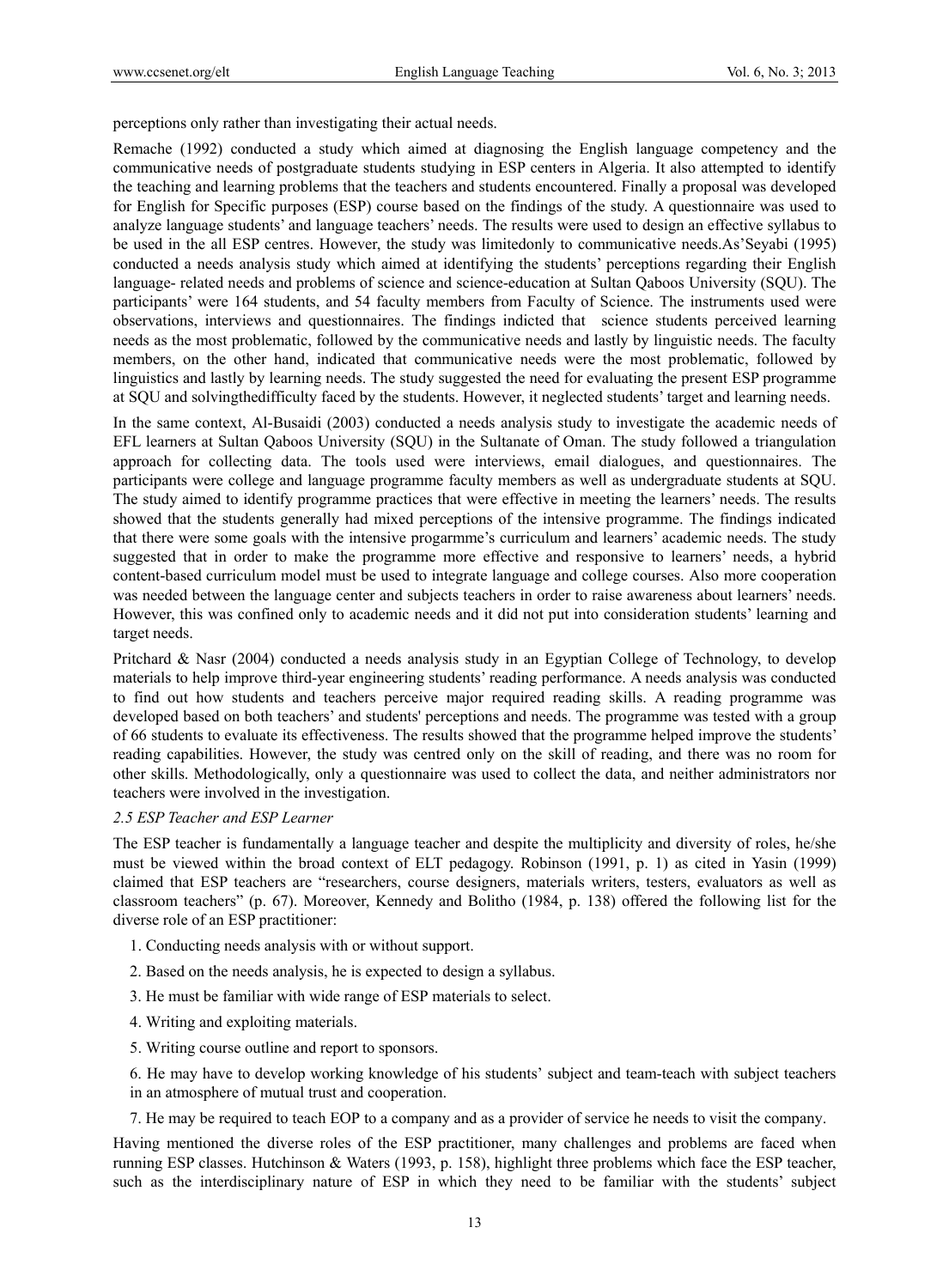knowledge. The second problem is the change of the role from a general English language teacher to ESP practitioner, and the final problem is that ESP is relatively new and it therefore, lacks traditions. Due to these factors an ESP teacher often needs to exert more effort to prepare more authentic materials and choose the suitable methodology to teaching.

ESP courses are usually based on learners' needs analysis which aims to specify as closely as possible what exactly it is that students have to do and how to do it through medium of English. Therefore, ESP leaners are usually aware of their needs and what they want and what they lack (Hutchinson & Waters 1993), consequently, they have a high level of motivation for they see their ESP course directly relevant to their immediate communication and work place needs.

This is supported by Hutchinson& Waters (1993: 53) ''what distinguishes ESP from GPE is not the existence of a need as such but rather than an awareness of the learners' needs''. Additionally, ESP learners are often believed to be adults or near adults. Robinson (1998: 2) noted that ESP has '' a close association with adult learners or at least learners at the post -secondary level''. This, of course, has the advantage that the ESP learners are likely to possess considerable a dormant competence in English that could be activated.

To summarize, literature from different contexts was reviewed and clustered into themes. Furthermore, some of the most important theoretical and contextual issues were addressed in order to put the study in perspective and set the ground for the whole thesis.

# **3. Statement of the Problem**

English language teaching practice in the Sultanate of Oman at the tertiary level is gaining increasing significance and importance as a part of the emerging higher education activity. English language is taught as a subject in schools, but is widely used in colleges and universities in the country, a similar status the language enjoys in other states of the Arab world. As far as the Sultanate of Oman is concerned, graduates are expected to have good knowledge of English besides an excellent ability to speak and write in the language in order to qualify for a job. The private sector in particular gives greater priority to excellent command of English in addition to other qualifications and generic skills. The crux of the matter is that students join the degree programme with very weak performance in the English subject upon finishing higher secondary examination, and have to cope with completely different English syllabus and teaching strategies. The materials used may not be students'-needs directed. In other words, students' needs were not explored or analyzed in the process of selecting the materials used. There is a compelling necessity in Oman. Thus, needs analysis in the implementation of ESP-related syllabi is imperative in a sense that such an exercise enables learners to know what they are learning, for what purpose and the expected learning outcomes. This study advocates encouraging needs analysis in Oman and the Arab world and is motivated by exploring learners' needs to enable them to develop graduate attributes and academic skills as well.

# *3.1 Research Questions*

1. What are the language teacher-respondents' perceptions of importance of needs analysis in ESP material writing?

2. What is the extent of the importance of need analysis in ESP material writing?

# **4. Methods and Procedures**

This study is exploratory in nature in a sense that it investigates teachers' views on needs analysis practice in the higher education field in the Sultanate of Oman, focusing on perceptions rather than production, with the reliance on minimal statistical analysis. To achieve such a goal, a questionnaire (see Appendix A) was designed and distributed to total of (55) professional English teachers with varieties of teaching experiences in (4) colleges in the Sultanate of Oman.The participants and the colleges were chosen randomly on the basis of practical reasons and their convenience.

# *4.1 Procedures*

This study employed one source of data: questionnaire surveys. The questionnaire was designed to explore the respondents' perceptions about the significance of needs analysis in ESP in the Sultanate of Oman in general and in their teaching context in particular. The questionnaire was also administered to examine the ESP practitioners' views on the value of involving learners and other concerned bodies in the material writing and production. Additionally, to guarantee reliability, the questionnaires were piloted before administration to iron the wrinkles out and a new version was drafted that was with clear instructions for the respondents.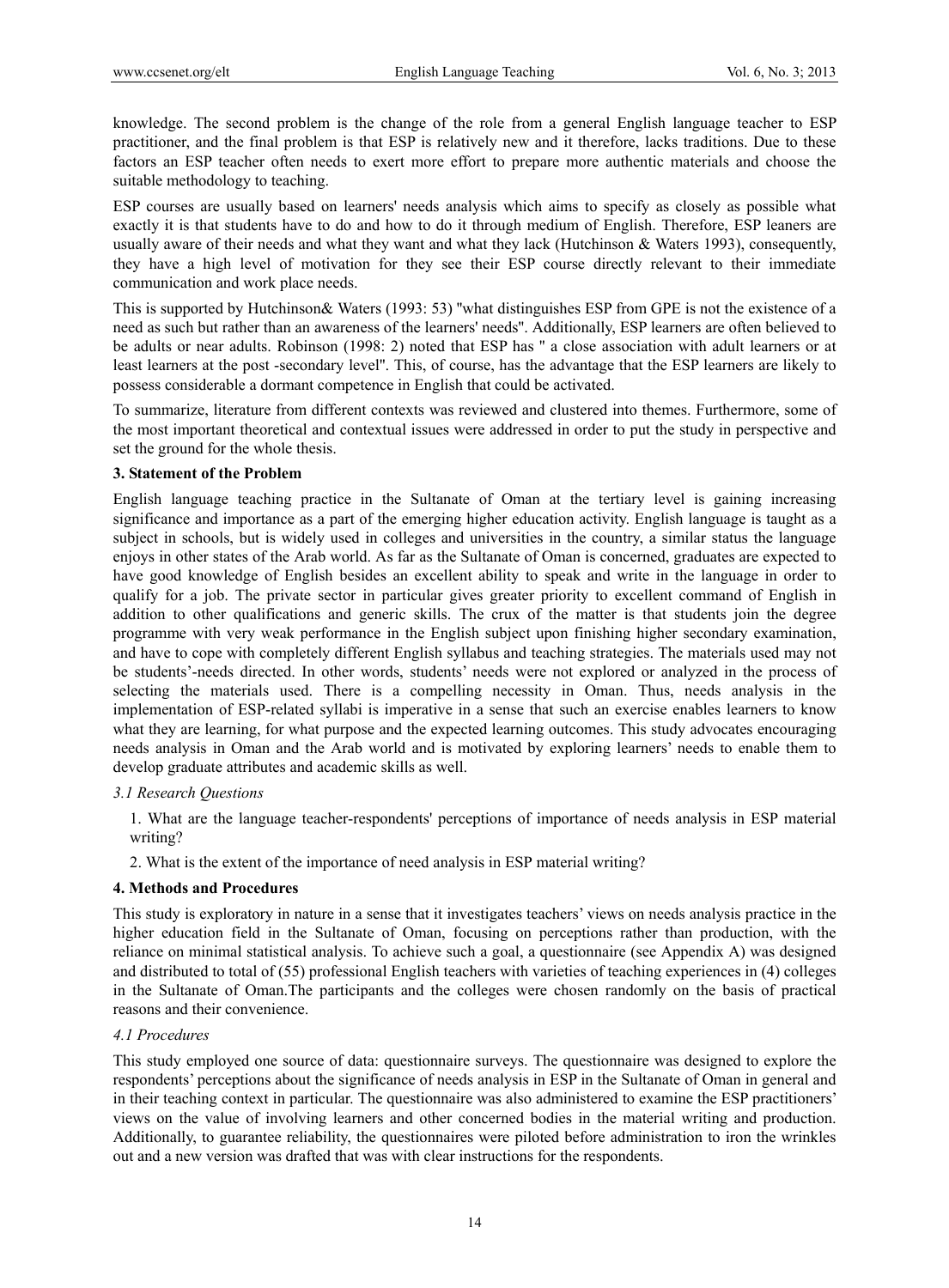# **5. Limitations of the Study**

The study does not investigate students' and labour market's views and perceptions about the significance and importance of needs analysis. In addition, the number of the participants was 55 teachers which might not be a representative sample and may limit the generalization of the findings.Finally; the study limits itself to the Sultanate of Oman only rather than other Gulf countries.

#### **6. Results and Discussion**

The questionnaire was designed to elicit the respondents' perceptions about the significance of needs analysis as a fundamentalstep in the production of effective ESP materials. The questionnaire sheets (55 sheets in 12 items) were collected and analysed to examine the respondents' views on needs analysis. The informants' responses to each item were calculated and the frequencies and percentages were analysed under the categories of 'needs analysis in Oman context', 'relevance of needs analysis in ESP material production in Oman (Fig.1)', 'significance of needs analysis (Fig.2)', and 'needs analysis and material development (Fig.3)'. The analysis revealed interesting findings as shown below.

When the respondents were asked about their views with regard to the significance of needs analysis in ESP materials in Oman (item1), the majority (46%) reported that needs analysis is 'very important', with (9%) indicating that it 'is somewhat important', while only (1%) of the respondents viewed it as 'not too important'. Such a result suggested that needs analysis is highly appreciated by English teachers in the ESP context.

# *6.1 Needs Analysis in Oman Context: Theory and Practice*

Items (7 &8) were designed to examine the degree of needs analysis implementation in ESP materials in the ESP teaching context in Oman. The analysis of item (7) revealed mixed responses as it showed that (48%) 'agreed', and (35%) 'disagreed' that needs analysis is used in their teaching context, while (17%) 'disagreed' with the statement. On the other hand, the respondents' responses to item  $(8)$  showed that  $(22%)$  'agreed',  $(54%)$  'not sure' that learners' and labour market's needs are always investigated and incorporated in ESP materials production. For the same item (24%) 'disagreed' with the statement. This result is interesting because it raises a number of issues pertaining to teacher awareness of needs analysis and the degree of involvement (if found) in the process. In addition, this finding accords with the issues addressed in Kandil (2009). It could be argued that raising teachers' awareness of the significance of needs analysis is a key step in any attempt for producing effective materials.

# *6.2 Relevance of Needs Analysis in Oman*

In an attempt to explore teachers' views of the realisation of needs analysis in ESP practice in Oman context, the respondents' score was presented in Figure 1 below.



Figure 1. Relevance of needs analysis in ESP material production in Oman

Moreover, Figure 1 above reveals another interesting finding since none of the respondents viewed as of no significance for the ESP practice. It could be argued that teachers' expectations about needs analysis in ESP context should be encouraged and motivated to ensure that the learning outcomes match with the job market requirements and conditions. On the other hand, the respondents' perceptions about the significance of needs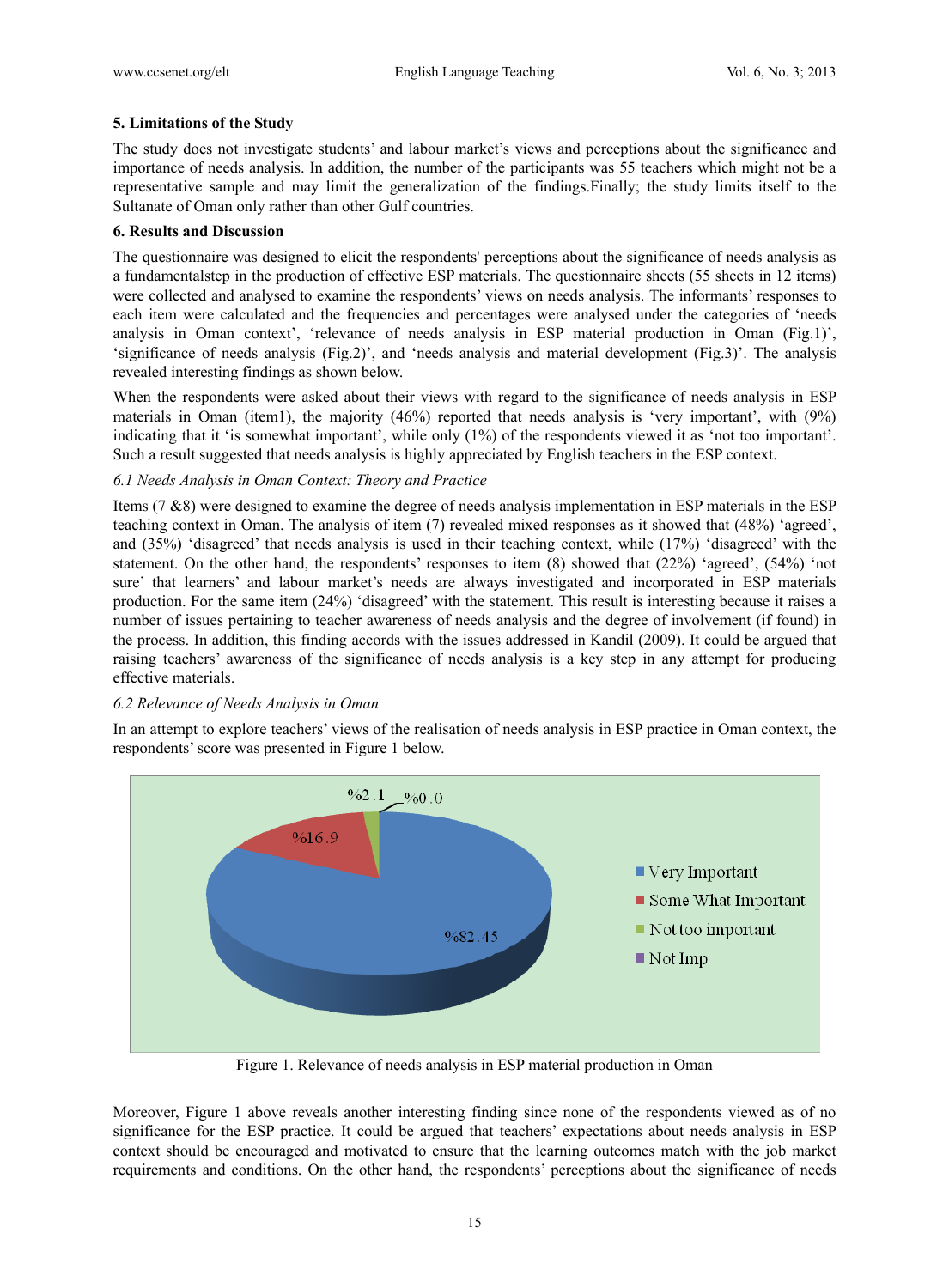analysis were summarized in Figure 2 below.

#### *6.3 Importance of Needs Analysis*

Figure 2 below presents a summary of the respondents' score on the importance of needs analysis as a way of getting views of those concerned.



Figure 2. Significance of needs analysis

Item (2) in the questionnaire survey was about the value of investigating the labour market needs before designing any ESP course. In this context, the respondents were asked about whether they consider exploring the labour market needs as valuable for material development. The analysis revealed that (59%), and (33%) believed that investigating labour market needs is 'very important', and 'somewhat important' respectively before taking any step in designing ESP materials. On the other hand, (7.4%) of the respondents believed that considering labour market needs is not important. This finding is consistent with the respondents' overwhelming support (item1) for the necessity of needs analysis process in general (Richards &Nunan, 1994), and Oman in particular (Al-Busaidi, 2003). Item (3) was designed to investigate the teachers' perception on getting the learners' views and beliefs about their needs. The analysis revealed that (46%), and (38%) of the respondents believed that getting the learners' views on their needs is 'very important' and 'somewhat important' respectively. Only (7.2%) believed that such a step is 'not too important'. This result suggests that teachers hold value for the learners' involvement in needs analysis process and material design practice (As'Seyabi, 1995). Teachers' perceptions about involving other concerned bodies were also explored. The analysis revealed that (25.4%) believed that it is 'very important' to involve the administrators and stakeholders in the syllabus design process. On the other hand, (47.2%) believed that it is 'somewhat important' to do so, while (22%) believed that it is 'not too important' to involve administrators and stakeholders in the syllabus design. Less significantly, 3 respondents (1.5%) reported that it is 'not important at all' to explore the administrators' and stakeholders' needs for syllabus design. This result revealed the fact that teachers were not fully supportive of involving the administrators and stakeholders in the material design process.

Item (5) in the questionnaire was designed to examine the teachers' views on investigating the views of language and core subjects' teachers as a part of syllabus design process. Interestingly, (65%) believed it is 'very important', and (31%) believed that it is 'somewhat important', while (4%) saw it as 'not too important' to explore the views of language and core subjects teachers' for during designing ESP syllabus. It could be argued that encouraging needs analysis across the disciplines would enable ESP syllabus designers to provide suitable materials allowing for best teaching practices and quality learning as well. In other words, involving all key players within the learning and teaching setting is postulated to set the setting for effective learning capable of meeting the job market challenges and expectations.Thus, involving language teachers and other core subjects' teachers is expected to maximize the production of more authentic ESP syllabus and materials.

#### *6.4 Needs Analysis Process and Material Development*

Figure 3 below summaries the respondents' score on the significance of needs analysis for material development.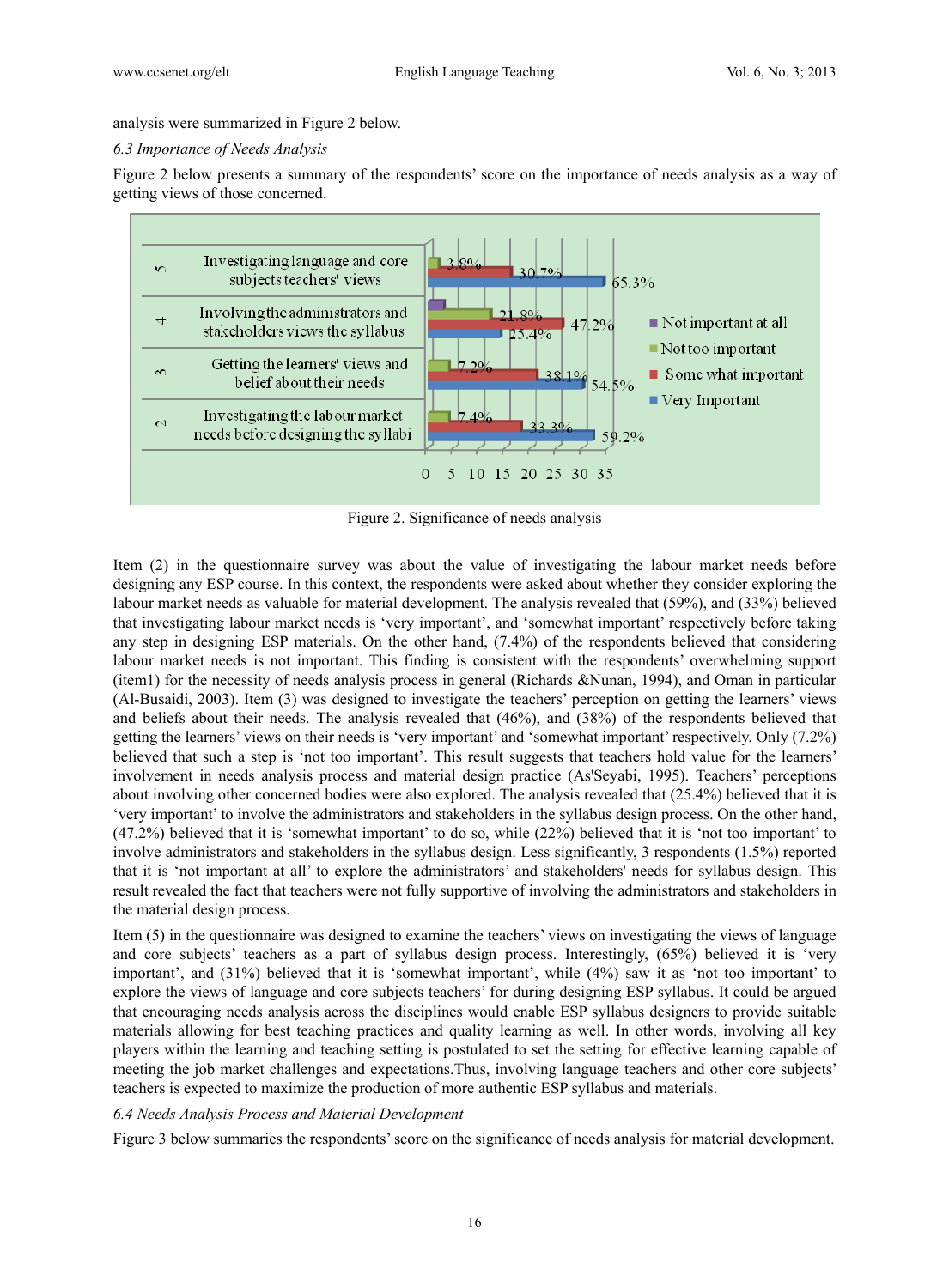

Figure 3. Needs analysis and materials development

The analysis of item (6) in the questionnaire revealed that (90%) of the respondents 'agreed' that needs analysis is an integral part in ESP material writing, while (6%) were 'not sure' of their stand. This interesting result revealed the fact that ESP teachers are aware of the necessity of needs analysis in ESP material writing process. In the same vein, the analysis of item (9) revealed a similar stand with (78%) who 'agreed' that needs analysis helps in the production of effective ESP materials. Other respondents (15%) were 'not sure' about their views. The analysis of item (10) revealed that (57%) 'agreed', (3%) 'disagreed', while (38%) were 'not sure'that all ESP materials should be driven by needs analysis. It is worthy to note that the respondents showed mixed views about the idea that all ESP materials must be needs-responsive as a condition for their effectiveness. This might be interpreted as teachers' preference for more flexible materials and syllabi. Item (11) was designed to investigate teachers' views on the role of needs analysis in the ESP material writing. The analysis revealed a consistent result with the respondents' responses to items  $(1, 6, \& 9)$  as  $(82\%)$  'agreed' that needs analysis enables the production of effective ESP materials, while (11%) 'disagreed', and (9%) were 'not sure'. The respondents' support for the role of needs analysis indicates the teachers' interest in more needs-driven materials. The analysis of item (12) revealed that (26%) 'agreed', and (58%) were 'not sure' that needs analysis is the only means that could help in producing effective ESP materials. On the other hand, (43%) 'disagreed' with the statement, suggesting that alternatives other than needs analysis should be sought as well in designing ESP-based materials. This result contradicts with the respondents' supportive responses for needs analysis (items 1, 6, 9, & 11). The respondents seem to hold two sides of views pertaining to the role needs analysis plays in the ESP practice.

#### *6.5 Extracts from Respondents' Comments*

The following are some comments made by some of the teachers who responded to the questionnaire.

T1: *Needs analysis, while a vital tool, can be only effective if materials produced are small and confined to small groups. Repeated changes based on needs of students/ industry can be sustained only with unlimited resources.* 

T2: *Needsanalysis is definitely an important component of ESP material production. However, in reality, commercial books are used to fit into classroom teaching objectives. If needs analysis is done for a group of students, in-house supplementary materials should be produced by experienced teachers who are willing to 'think out of the box'.* 

T3: *In the Omani context, I believe that there is more need for ESAP (English for Specific Academic Purposes) than ESP. It is very difficult for the language teacher to assess the needs/requirements of students in a discipline that he/she himself is not a specialist in (an outsider). Needs analysis is best left to the content teacher (the specialist in the field). Working in collaboration with the content teacher can guarantee that what we bring (material) to the class is relevant, at the right level of difficulty and can actually help them learn about their subject of specialization from the specialist (the content lecturer, not the language teacher). Thus, we need to be helping them with academic studies in their area of specialization, ESAP.* 

# **7. Conclusion**

The study was an attempt to explore ESP practitioners' views on the significance of needs analysis in Oman in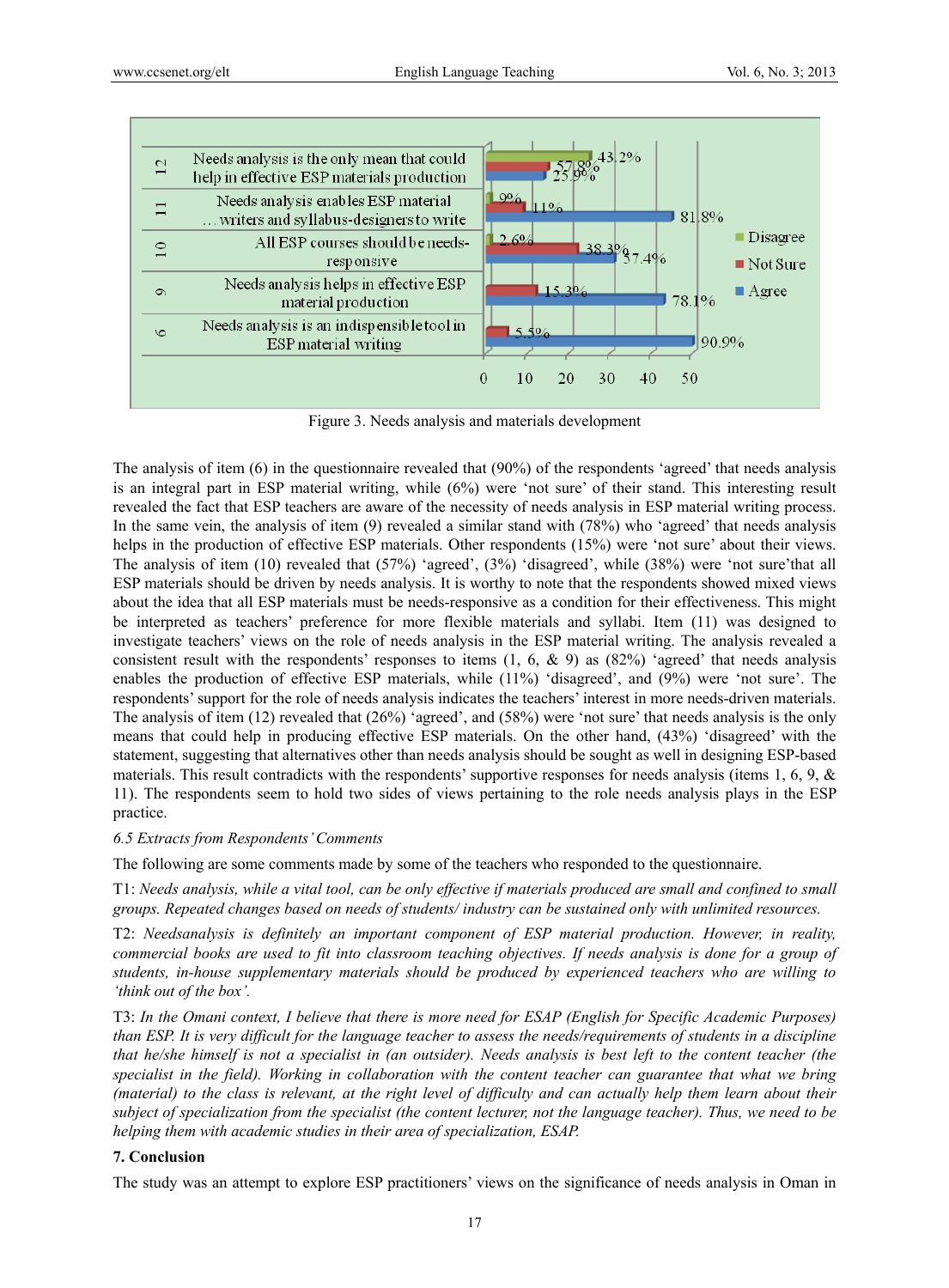general and in the teachers' teaching context in particular. To serve its purpose, the study utilized the responses of 55 ESP teachers in 4 higher learning institutes in Oman to a questionnaire of 12 items. The respondents were also requested to make additional comments if they feel it is necessary to do so. The analysis of the questionnaire showed interesting results with regard to the issue under investigation. The findings were supportive of the literature which called for more needs-responsive ESP materials. Thus, there is an urgent need for considering needs analysis in ESP material production in the Arab world in general and Oman in particular. This may perhaps help in bridging the gap between learning outcomes and labour market 'frustration' over poor graduates' communicative skills. In this context, encouraging needs analysis is of significance for higher learning institutes aspirations to prepare qualified learners equipped with academic and non-academic skills. Moreover, ESP teachers need to hold consistent and clear understanding of needs analysis, partners to be involved and the significance of implementing it in their teaching context.

#### **References**

- Al-Busaidi, S. S. (2003). Academic needs of EFL learners in the intensive English language program at Sultan Qaboos University in the Sultanate of Oman. Unpublished PhD thesis. University of Illinois at Urbana-Champaign, United States-Illinois.
- Al-Harby, M. (2005). ESP Target situation needs analysis: The English language communicativeneeds as perceived by health professionals in the Riyadh area. Unpublished Ph.D. thesis. University of Georgia. Retrieved on 16 April 2011, from http://faculty.ksu.edu.sa/majed/Documents/alharby\_majid\_200505\_phd.pdf
- As'seyabi, F. (1995). Identifying the English language needs of science students in the college of science and college of education and Islamic sciences at Sultan Qaboos University. Unpublished MA thesis. Sultan Qaboos University, Oman.
- Al-Tamimi, A., & Shuib, M. (n.d). *Investigating the English Language needs of petroleum engineering students at Hadhramout University of Science and Technology*.
- Cook, G. (2003). *Applied linguistics*. Oxford: Oxford University Press.
- Dudley-Evans, T. (2001). English for specific purposes. In Carter, R., & Nunan, D. (Eds.), *The Cambridge guide to teaching English to speakers of other languages* (pp. 131-136). Cambridge: Cambridge University Press. http://dx.doi.org/10.1017/CBO9780511667206.020
- Dudley-Evans, T., & Maggie, S. T. (1998). *Developments in English for Specific Purposes: A multi-disciplinary approach.* Cambridge: Cambridge University Press
- Hutchinson, & Waters. (1993). *English for specific purposes: A learning-centered approach.* Cambridge: Cambridge University Press.
- Hutchinson, & Waters. (1997). *Life lines intermediate English course*. Oxford: Oxford University Press.
- Hutchinson, & Waters. (2011). *How communicative is ESP?* Retrieved on 13 April 2011, from http://eltj.oxfordjournals.org/content/38/2/108
- Kandil, A. (2002). *Needs analysis and the Arab learners*. Retrieved on 11 May 2011, from http://ilearn.20m.com/ research/needs.htm
- Kennedy, C., & R. Bolitho. (1984). *English for Specific Purpose.* Hong Kong: Macmillan: Publisher LTD.
- Pritchard, M., & Nasr, A. (2004). Improving reading performance among Egyptian engineering students: Principles and practices. *English for Specific Purposes, 23,* 425-445. Retrieved on 8 June 2011, from http://dx.doi.org/10.1016/j.esp.2004.01.002
- Remache, A, A. (1992). A needs analysis to ESP syllabus design with special reference to English for Science and Technology in Algerian ESP context. Unpublished PhD, University of Wales.
- Robinson, P. (1993). *English for Specific Purposes.* Oxford: Oxford University Press.
- Robinson, P. (1991). *ESP today: A practitioner guide*. London Prentice Hall.
- Yasin, A. (1999). The need for ESP/EAP teacher training in Sudanese tertiary institutions post-Arabicization. Unpublished PhD thesis, University of Khartoum, Sudan.
- Yin, M. K. (1988). ESP for engineers: a reassessment. *ELT Journal, 42*, 2102-108. Oxford. Retrieved on 11 May 2011, from http://eltj.oxfordjournals.org/content/42/2/102